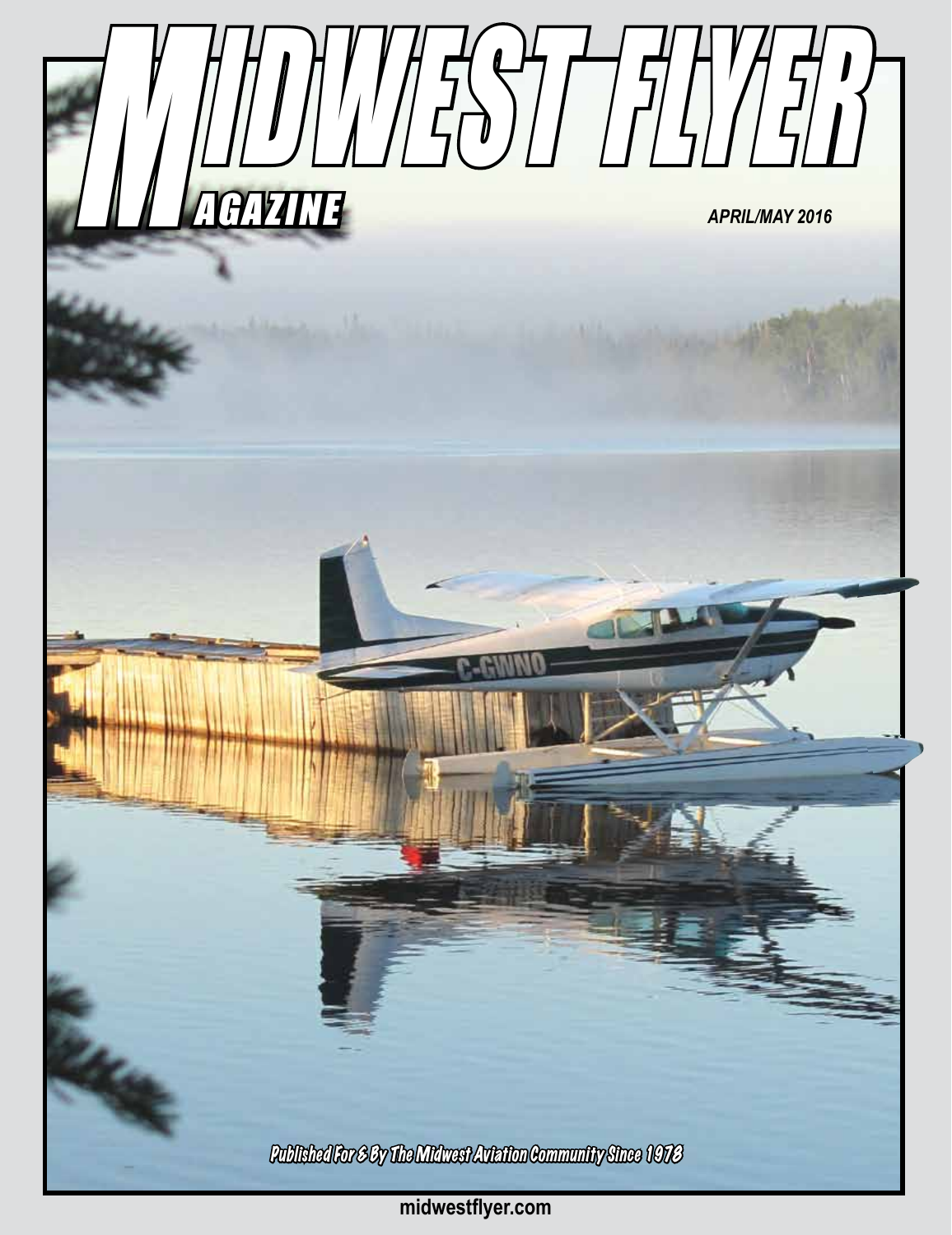## Laws Governing Unmanned Aircraft Systems: Are They Clear & Consistent?

*by Russell A. Klingaman Attorney At Law*

**Local law enforcement agencies are<br>starting to buy and use unmanned<br>aircraft systems (UAS), also known<br>as drones For instance The Orland Park** starting to buy and use unmanned aircraft systems (UAS), also known as drones. For instance, The Orland Park Police Department in Orland Park, Illinois,



a suburb of Chicago, recently became the first municipal police department in Illinois to operate its own UAS. The department sees UAS as a means to assist in missing persons searches, photography of accident scenes, and other situations where there is an immediate threat to public safety.

UAS operations by local law enforcement agencies will become very common in the coming months and years. Under the FAA's authority – focused mostly on safety, not privacy – such operations are considered "public aircraft" and governed by a federal statute, 49 U.S.C. sec. 40102(a) (41). According to the FAA, "whether an operation qualifies as a public aircraft operation is determined on a flight-byflight basis, under the terms of the statute. The considerations when making this determination are aircraft ownership, the

operator, the purpose of the flight, and the persons onboard the aircraft."

For public UAS operations, the FAA issues Certificates of Waiver or Authorization (COA). These certificates permit public agencies and organizations to operate a particular UAS, for a particular purpose, in a particular area. COAs allow operators to use defined blocks of airspace and include special safety provisions unique to the proposed operations. COAs usually are issued for a specific time period (up to two years in many cases). Common public UAS uses today include law enforcement, firefighting, border patrol, disaster relief, search and rescue, and military training.

The FAA works with local police departments to develop conditions and limitations for UAS operations to ensure they do not jeopardize the safety of manned aircraft operations. Usually, COAs restrict public UAS operations over populated areas, and require that the UAS operations be observed by someone in a manned aircraft, or someone on the ground, to ensure separation from other aircraft, buildings, etc. Information about public aircraft operations can be found here: http://www.faa.gov/uas/public\_operations/media/ Decision\_Flowcharts\_for\_PAO.pdf.